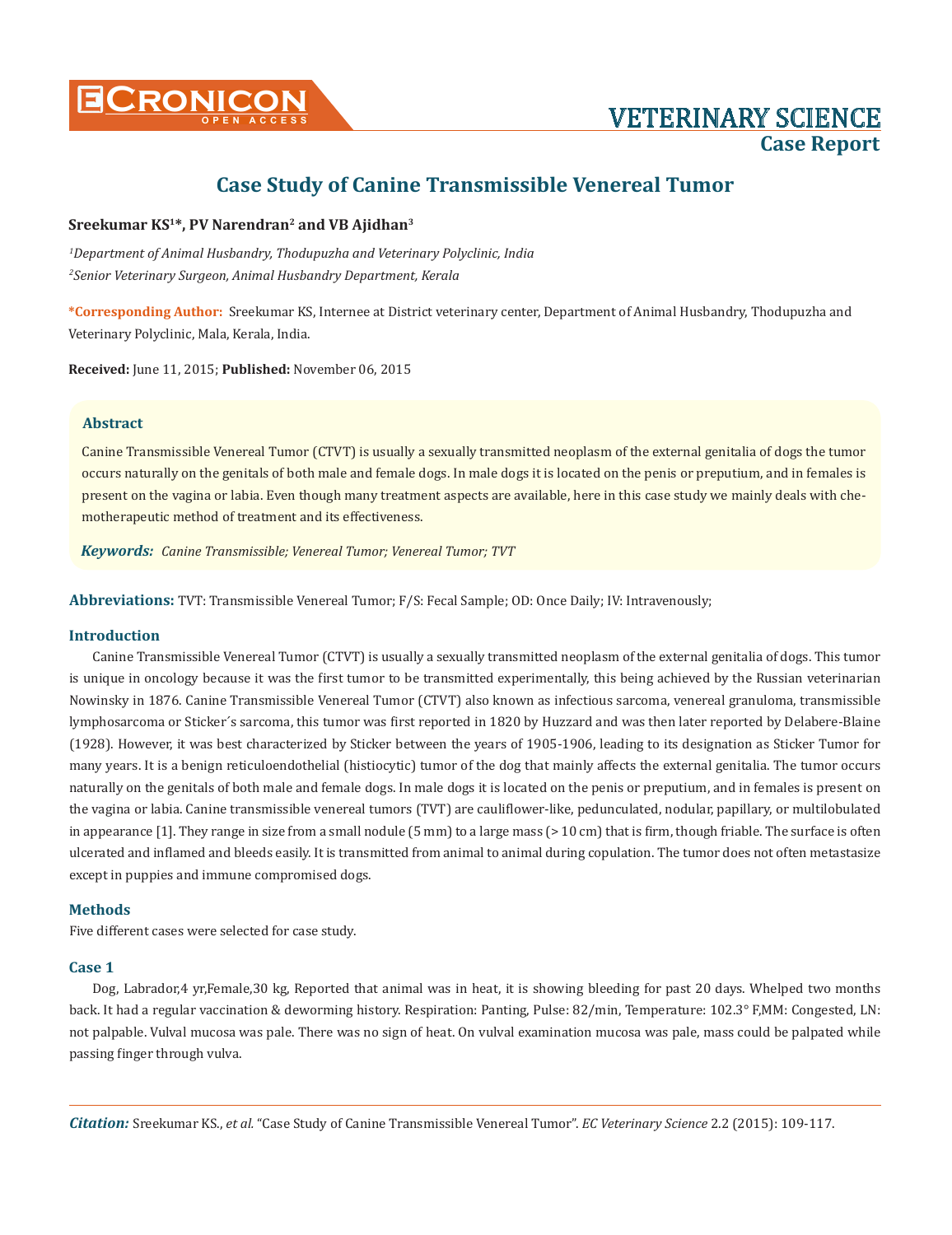**Vaginal cytology:** TVT cells could be detected. Treatment give

 Inj. Cytocristin 1 ml X1 Aqua dist ad 9 ml Mft inj sig 10 ml IV Advised T.Aciloc100mgX7 Sig 1 tab OD Before food Advised to continue the treatment after one week. Continued the treatment for four weeks.

## **Case 2**

Dog, Labrador, 7 yr, Female, 20 kg. Reported that animal is having a mass over perineal region. Animal is weak. It had a regular vaccination & deworming history. Whelped one year back. Respiration: 20/min, Pulse: 76/min, Temp: 102.1° F, MM: Congested, LN: not palpable, Huge tumor mass was hanging through vulva. On examination large tumor mass could be seen hanging through vulva, while passing finger through vulva more tumor mass could be palpated.

**Vaginal Cytology:** TVT cells was observed. Treatment given

Inj atropine1 ml X1 Sig 1ml IM Inj xylaxin10 ml X 1 Sig 1.5 ml IM Inj Aneket 10 mlX1 Sig 1.5 ml IM Under general anesthesia, tumor mass was removed after ligating the blood vessels. Given Inj Cytocristin 1 ml X1 Aqua dist ad 9 ml Mft inj sig 10 ml IV Advised to continue the treatment after one week. Continued the treatment for four weeks.

## **Case 3**

Dog, Rottweiler, 3 yr, Female, 25 kg, Reported that animal is having a mass over perineal region. Animal is active. It had a regular vaccination & deworming history. Whelped six month back. Respiration: 23/min, Pulse: 82/min, Temp: 102.3° F, MM: Congested, LN: not palpable. Huge tumor mass was protruding through vulva. On examination large tumor mass could be seen protruding through vulva, finger was not able to through vulva, to palpate more tumor mass. Treatment given Inj. Cytocristin 1 ml X1 Sig 0.5 ml IV

Along with 5ml distilled water Advised T. Rantac 100 mg X7 Sig 1 tab OD Before food Advised to continue the treatment after one week. Continued the treatment for four weeks.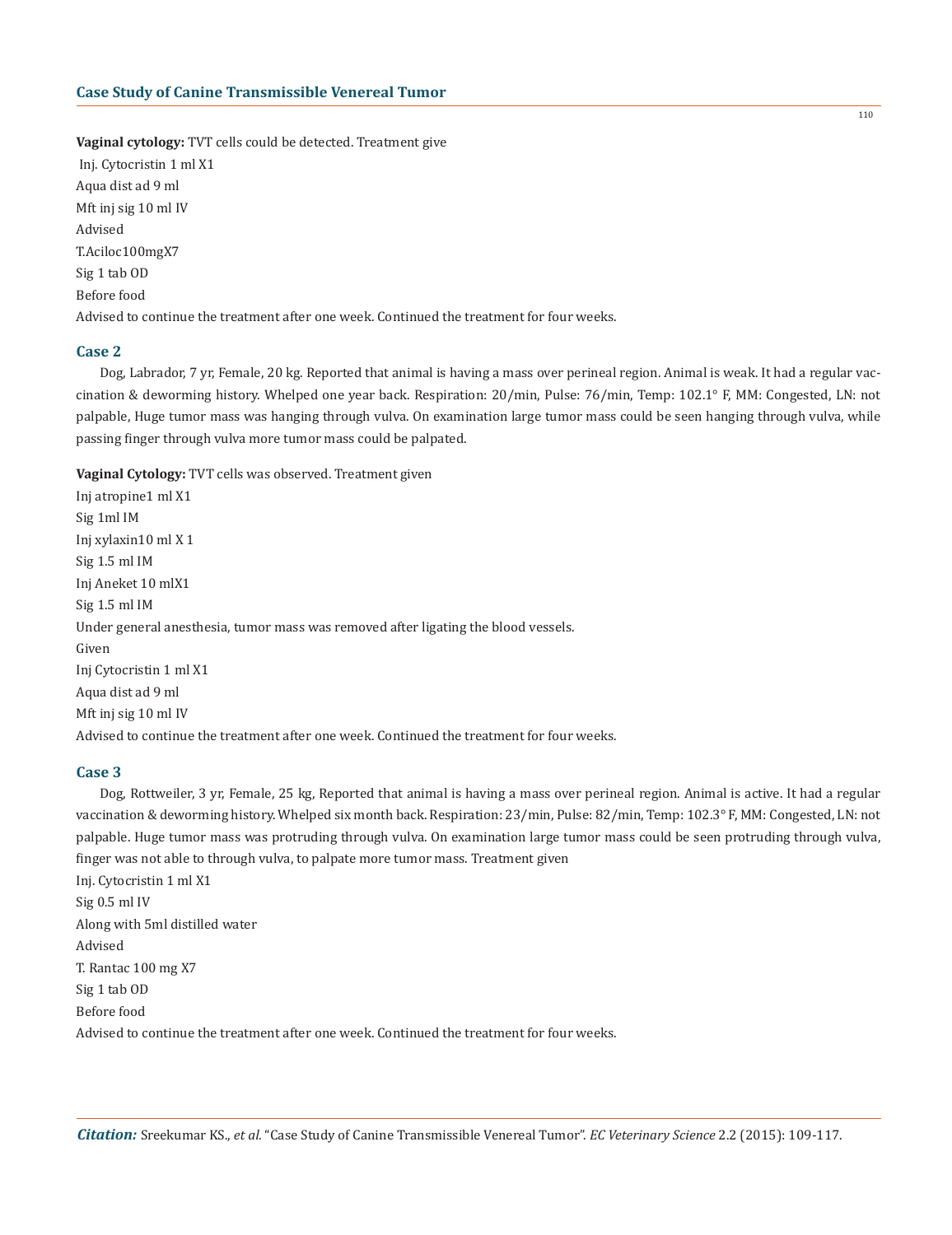#### **Case 4**

Dog, Pug, 6 yr, Female, 15 kg, Reported that animal is showing bleeding for more than 20 days It had a regular vaccination & deworming history. Whelped eight month back. Respiration: 20/min, Pulse: 82/min, Temp: 101.3° F, MM: Pale, LN: not palpable. Animal is active. F/S: No parasitic ova could be detected. On passing finger through vulva, a cauliflower like growth could be detected.

Vaginal Cytology: TVT cells was observed. Treatment given Inj. Cytocristin 1 ml X1 Sig 0.5 ml IV Along with 5 ml distilled water Advised T. Rantac 100 mg X7 Sig 1 tab OD Before food Advised to continue the treatment after one week. Continued the treatment for four weeks.

## **Case 5**

Dog, Spitz, 3yr, Female, 15 kg, Reported that animal is showing bleeding for more than 15 days. It had a regular vaccination & deworming history. Whelped seven month back. Respiration: 23/min, Pulse: 70/min, Temp: 102.3° F, MM: Pale roseate, LN: not palpable. Animal is weak. On passing finger through vulva, a cauliflower like growth could be detected. Vaginal Cytology: TVT cells was observed. Treatment given

1 Inj. Cytocristin 1 ml X1 Sig 0.5 ml IV Along with 5 ml distilled water Advised T. Rantac 100 mg X7 Sig 1 tab OD Before food Advised to continue the treatment after one week. Continued the treatment for four weeks.

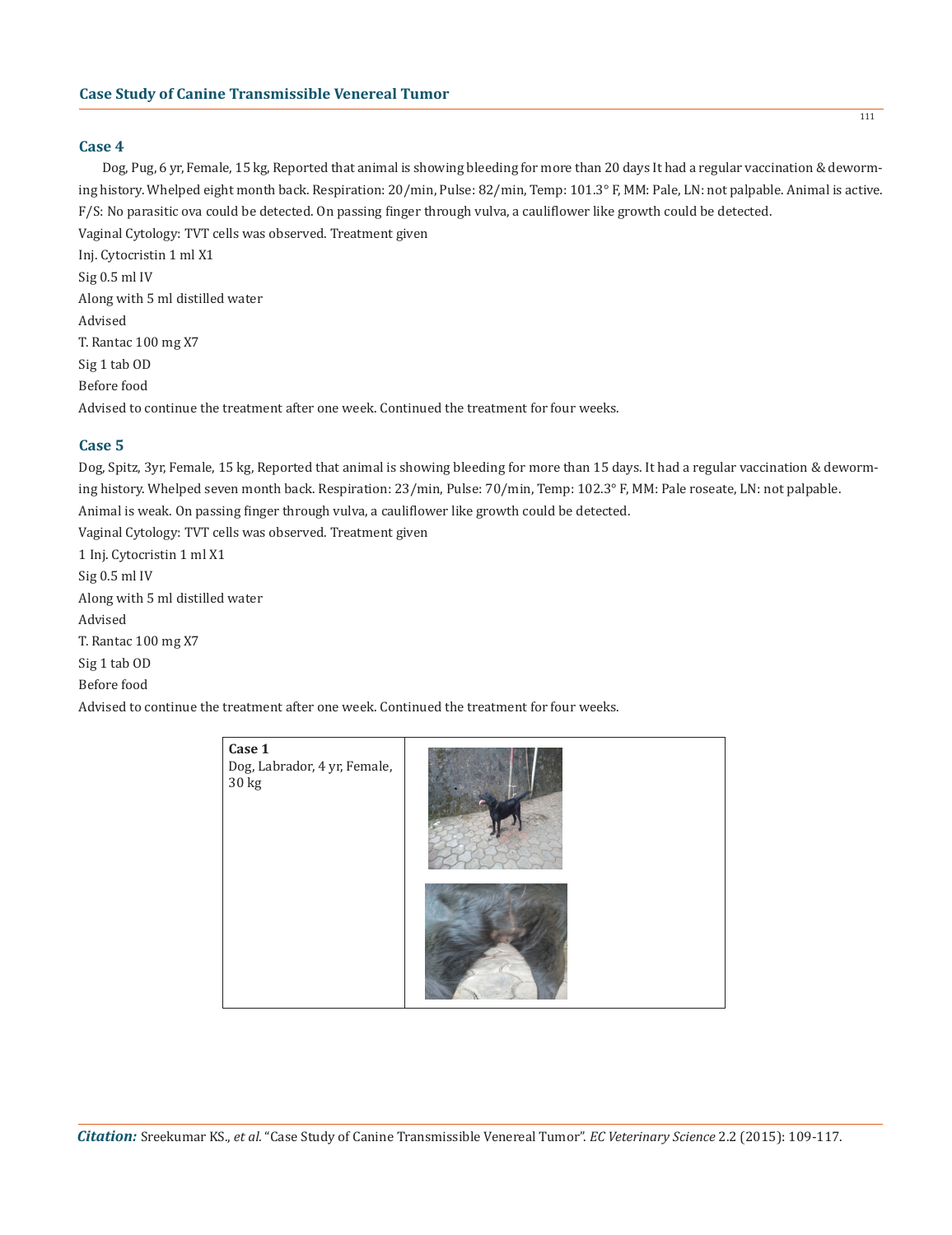

*Table 1: Table showing details of animals selected for case study with images taken when brought for examination.*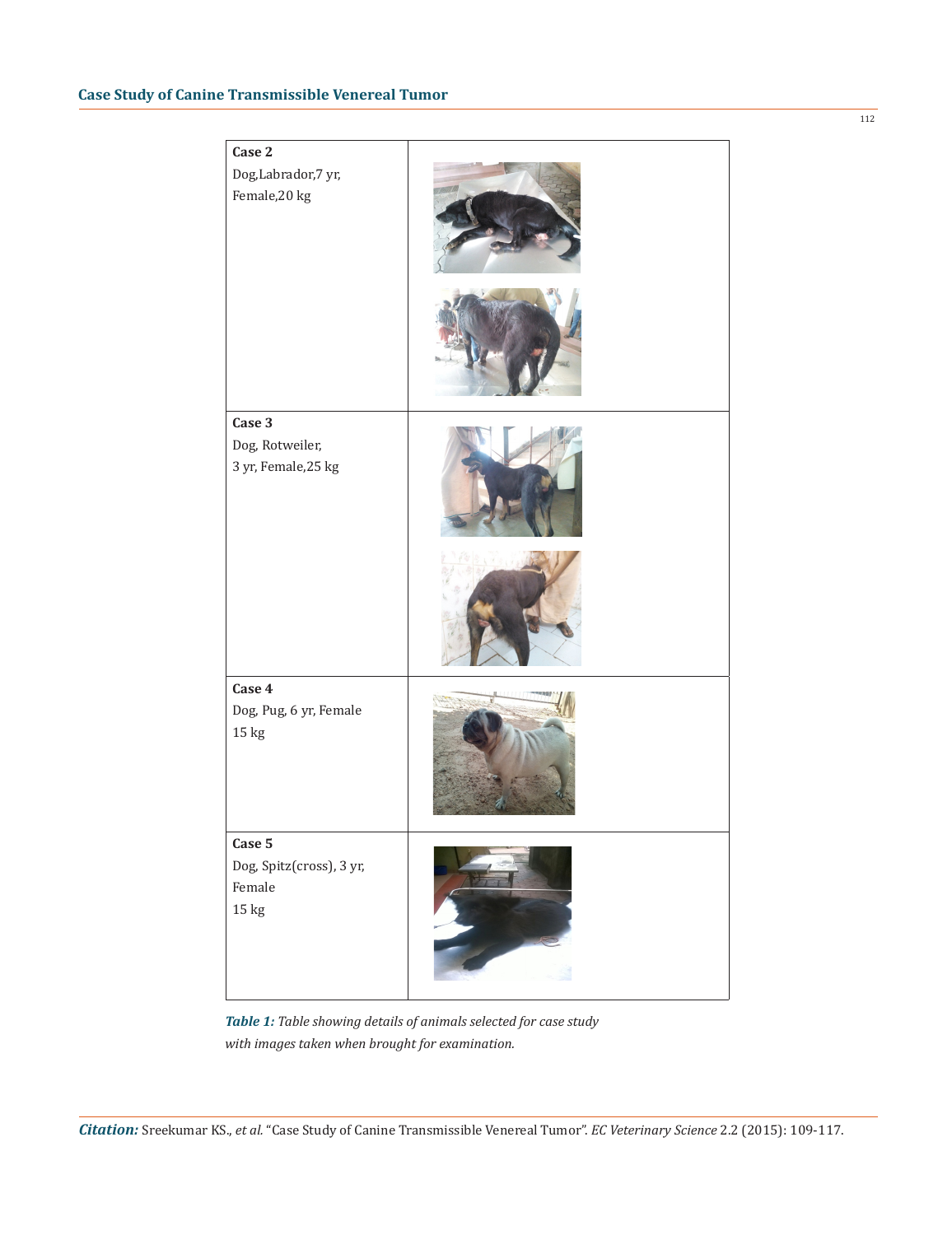| <b>SIGNALMENT</b><br><b>HISTORY</b><br><b>OWNER'S COMPLAINT</b>                                                                                                                                                                             | <b>OBSERVATION</b>                                                                                                                                                  | <b>DIAGNOSTIC EXAMINATION,</b><br><b>TENTIVE DIAGNOSIS</b>                                                                                                                                                                                                     | <b>TREATMENT</b>                                                                                                                                                                                                                                                                                                                                                  |
|---------------------------------------------------------------------------------------------------------------------------------------------------------------------------------------------------------------------------------------------|---------------------------------------------------------------------------------------------------------------------------------------------------------------------|----------------------------------------------------------------------------------------------------------------------------------------------------------------------------------------------------------------------------------------------------------------|-------------------------------------------------------------------------------------------------------------------------------------------------------------------------------------------------------------------------------------------------------------------------------------------------------------------------------------------------------------------|
| <b>CASE 1</b><br>Dog, Labrador,<br>4 yr, Female,<br>30 kg<br>O/c: Reported that animal<br>was in heat, it is showing<br>bleeding for past 20 days.<br>Whelped two months<br>back.<br>It had a regular vaccina-<br>tion & deworming history. | <b>Respiration: Panting</b><br>Pulse: 82/min<br>Temperature: 102.3°F<br>MM: Congested<br>LN : not palpable<br>Vulval mucosa was pale. There<br>was no signs of heat | On vulval examination mu-<br>cosa was pale, mass could be<br>palpated while passing finger<br>through vulva.<br>Vaginal cytology: TVT cells<br>could be detected<br>Tentative Diagnosis: Transmis-<br>sible Venereal Tumor                                     | Given<br>1) Inj. Cytocristin 1 ml X1<br>Aqua dist ad 9 ml<br>Mft inj sig 10 ml IV<br>Advised<br>T. Aciloc 100 mgX7<br>Sig 1 tab OD<br>Before food<br>Advised to continue the treat-<br>ment after one week                                                                                                                                                        |
| Case 2<br>Dog, Labrador, 7 yr,<br>Female, 20 kg<br>O/C: Reported that animal<br>is having a mass over<br>perineal region. Animal is<br>weak.<br>It had a regular vaccina-<br>tion & deworming history.<br>Whelped one year back.            | Respiration: 20/min<br>Pulse: 76/min<br>Temp: 102.1°F<br>MM: Congested<br>LN : not palpable<br>Huge tumor mass was hanging<br>through vulva                         | On examination large tumor<br>mass could be seen hanging<br>through vulva, while passing<br>finger through vulva more<br>tumor mass could be palpated<br>Vaginal Cytology: TVT cells<br>was observed<br>Tentative Diagnosis: Transmis-<br>sible Venereal Tumor | Given<br>Inj atropine 1 ml X 1<br>Sig 1 ml IM<br>Inj xylaxin10 ml X1<br>Sig 1.5 ml IM<br>Inj Aneket 10 ml X1<br>Sig 1.5 ml IM<br>Under general anesthesia,<br>tumor mass was removed after<br>ligating the blood vessels.<br>Given<br>Inj Cytocristin 1 ml X1<br>Aqua dist ad 9 ml<br>Mft inj sig 10 ml IV<br>Advised to continue the<br>treatment after one week |

113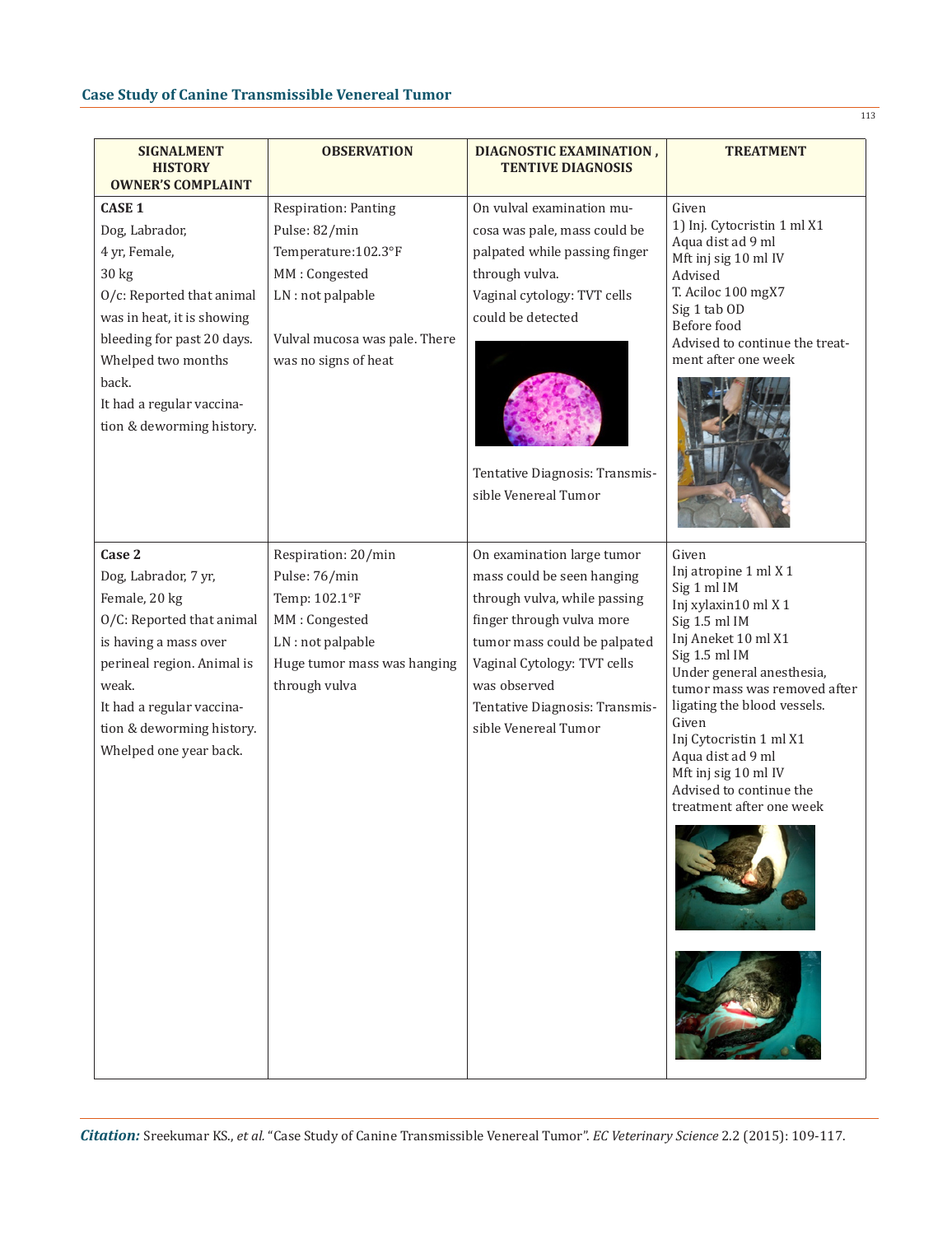## **Case Study of Canine Transmissible Venereal Tumor**

| Case 3<br>Dog, Rottweiler,<br>3 yr, Female, 25 kg<br>O/C: Reported that animal<br>is having a mass over<br>perineal region. Animal is<br>active.<br>It had a regular vaccina-<br>tion & deworming history.<br>Whelped six month back. | Respiration: 23/min<br>Pulse: 82/min<br>Temp: 102.3°F<br>MM: Congested<br>LN : not palpable<br>Huge tumor mass was protrud-<br>ing through vulva | On examination large tumor<br>mass could be seen protrud-<br>ing through vulva, finger was<br>not able to through vulva, to<br>palpate more tumor mass.<br>Tentative Diagnosis: Transmis-<br>sible Venereal Tumor                           | 1) Inj. Cytocristin 1 ml X 1 Sig<br>$0.5$ ml IV<br>Along with 5ml distilled water<br>Advised<br>T. Rantac 100 mg X 7<br>Sig 1 tab OD<br>Before food<br>Advised to continue the treat-<br>ment after one week |
|---------------------------------------------------------------------------------------------------------------------------------------------------------------------------------------------------------------------------------------|--------------------------------------------------------------------------------------------------------------------------------------------------|---------------------------------------------------------------------------------------------------------------------------------------------------------------------------------------------------------------------------------------------|--------------------------------------------------------------------------------------------------------------------------------------------------------------------------------------------------------------|
| Case 4<br>Dog, Pug, 6 yr, Female<br>15 <sub>kg</sub><br>O/C: Reported that Animal<br>is showing bleeding for<br>more than 20 days<br>It had a regular vaccina-<br>tion & deworming history.<br>Whelped eight month<br>back.           | Respiration: 20/min<br>Pulse: 82/min<br>Temp: 101.3°F<br>MM: Pale<br>LN : Not palpable<br>Animal is active.                                      | F/S: No parasitic ova could be<br>detected.<br>On passing finger through<br>vulva, a cauliflower like growth<br>could be detected.<br>Vaginal Cytology: TVT cells<br>was observed<br>Tentative Diagnosis: Transmis-<br>sible Venereal Tumor | 1) Inj. Cytocristin 1 ml X 1 Sig<br>0.5 ml IV<br>Along with 5 ml distilled water<br>Advised<br>T. Rantac 100 mg X 7 Sig 1 tab<br>OD Before food<br>Advised to continue the treat-<br>ment after one week     |
| Case 5<br>Dog, Spitz, 3 yr, Female<br>15 <sub>kg</sub><br>O/C: Reported that Animal<br>is showing bleeding for<br>more than 15 days<br>It had a regular vaccina-<br>tion & deworming history.<br>Whelped seven month<br>back.         | Respiration: 23/min<br>Pulse: 70/ min<br>Temp: 102.3°F<br>MM : Pale roseate<br>LN : Not palpable<br>Animal is weak                               | On passing finger through<br>vulva, a cauliflower like growth<br>could be detected.<br>Vaginal Cytology: TVT cells<br>was observed<br>Tentative Diagnosis: Transmis-<br>sible Venereal Tumor                                                | 1) Inj. Cytocristin 1 ml X 1 Sig<br>$0.5$ ml IV<br>Along with 5ml distilled water<br>Advised<br>T. Rantac 100 mg X 7 Sig 1 tab<br>OD<br>Before food<br>Advised to continue the treat-<br>ment after one week |

*Table 2: Table showing history, observation examination details, diagnosis with images taken from vaginal cytology through microscope and treatment protocol followed.*

114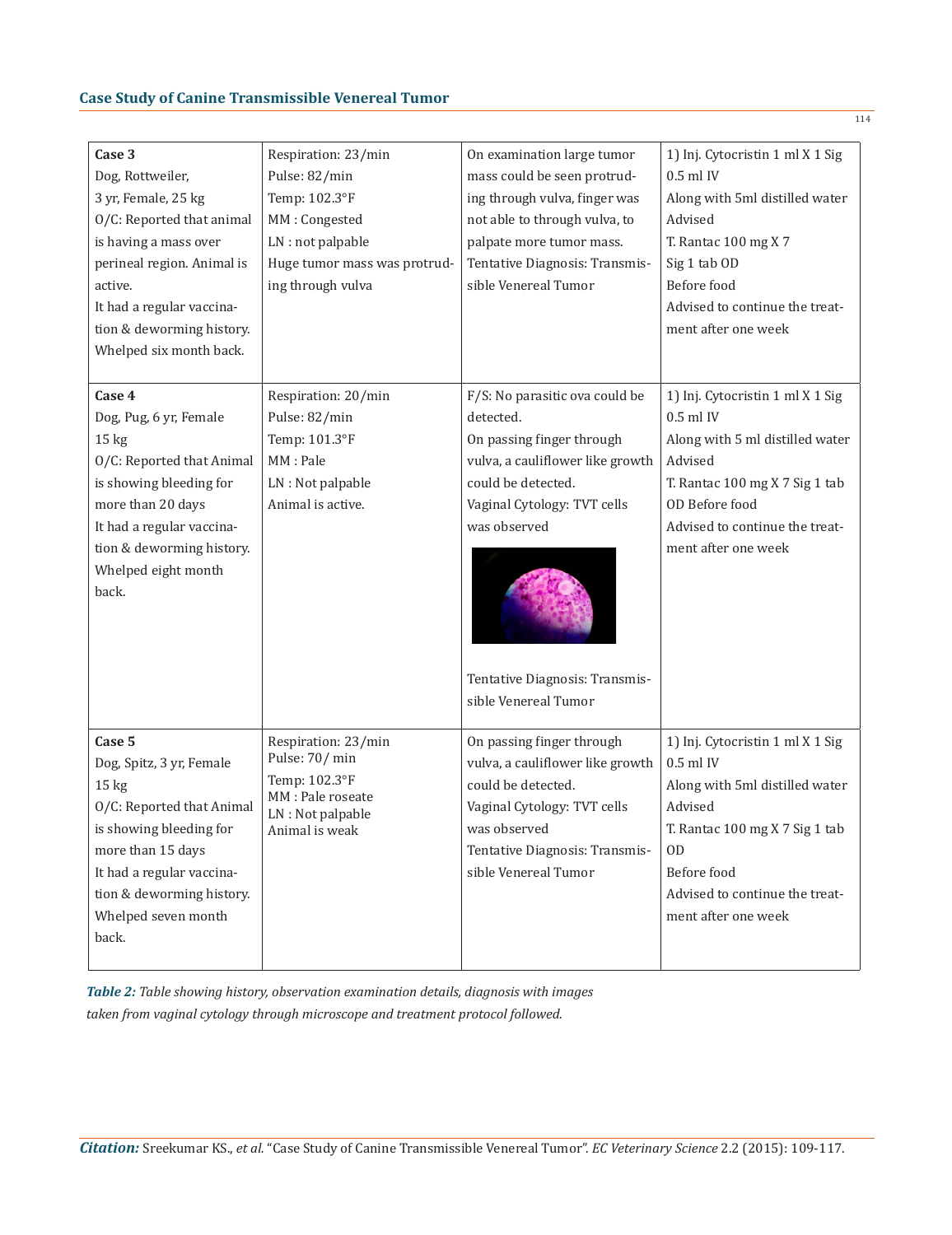#### **Results and Discussion**

#### **Transmission and etiology**

CTVT is usually transmitted to genital organs during sexual intercourse but can affect the skin via the direct implantation of tumor cells during contact between skin and tumor masses. Transplantation occurs when intact host tumor cells lose the expression of major histocompatibility complex (MHC) class I and II molecules, enabling transposition of the tissue to a healthy animal by contact between skin and damaged mucosa [2].

Other studies have established that CTVT cells can be derived following mutations induced by viruses, chemicals or radiation of lymphohistiocytic cells and that these clones of tumor cells can then be disseminated by allogenic transplantation. Murgia., *et al*. (2009) and Rebbeck., *et al*. (2009) confirmed the clonal transmission of this tumor when they found that the pattern of microsatellite polymorphisms in CTVT from different regions of the world showed evidence of monophyletic origin. Studies say that CTVT probably arose from a single wolf approximately 7,800 to 78,000 years ago. More recently, a single clone became dominant and then divided into two groups with a worldwide distribution [3,4].

#### **Clinical and pathological characteristics**

CTVT commonly affects the external genitalia in dogs of both sexes. In males, the tumor is commonly located in the caudal part of the penis, the glans, and occasionally in the foreskin. In females, this tumor is often found at the junction of the vestibule and the posterior region of the vagina and occasionally in the urethral opening. CTVT can occur as a solitary mass or as multiple tumors with pendular, nodular, papillary or multilobular forms presenting a cauliflower-like appearance. The tumor is friable and is often ulcerated and inflamed. The tumor size can vary from 3 to 12 cm in diameter. Clinical signs of genital CTVT are bloody vaginal or preputial discharge, intermittent or persistent ulcerative skin lesions, poor penile exposure, genital swelling and excessive licking of the genital area [5]. CTVT may also develop in extra-genital sites such as skin, subcutaneous tissues and around and in the oral and nasal cavities. Extra-genital tumors are well circumscribed and can measure 2-5 cm. Metastases are rare in CTVT, yet they can occur, especially in puppies and immune compromised dogs. These metastases are often considered mechanical extensions of the primary tumor; however, metastases have been reported in inguinal lymph nodes, liver and eye.

Histologically, CTVT is composed of round cells, arranged or grouped in strings, interspersed with delicate conjunctival stroma when stained with hematoxylin and eosin. The tumor cells are usually arranged radially around blood and lymphatic vessels and have a high nucleus: cytoplasm ratio with a round nucleus and chromatin ranging from delicate to coarse and prominent nucleoli. These cells contain a large amount of cytoplasm that is slightly acidophilic with poorly-defined limits. Cytological examination reveals the typical round to slightly polyhedral cells, with rather eosinophilic vacuolated thin cytoplasm and a round hyperchromatic nucleus with a nucleolus and a moderate number of mitotic figures. The nucleus to cytoplasmic ratio is large.

#### **Diagnosis**

Because of their homogenous populations of large, round cells with distinctive centrally located nucleoli, TVT are usually easily diagnosed by cytologic examination of fine-needle aspirates or impression smears or by histopathologic evaluation of biopsies. TVT may be difficult to distinguish from other round cell tumors, particularly lymphosarcomas, when they occur in extragenital locations. Although TVT has a worldwide distribution, prevalence varies from relatively high in some geographic regions (eg, tropical and subtropical urban environments) to rare in others.

Clinical signs vary according to the localization of the tumors. Dogs with genital localization have a hemorrhagic discharge. In males, lesions usually localize cranially on the glans penis, on preputial mucosa or on the bulbus glandis. Tumoral masses often protrude from the prepuce and phimosis can be a complication. The discharge can be confused with urethritis, cystitis, or prostatitis. The involvement of regional lymph nodes is frequent in males with large tumors. In bitches the tumors are of similar gross appearance as in male dogs and can be localized in the vestibule and/or caudal vagina, protruding from the vulva and frequently causing a deformation of the perineal region. Only very rarely, however, do they interfere with micturition. A considerable hemorrhagic vulvar discharge may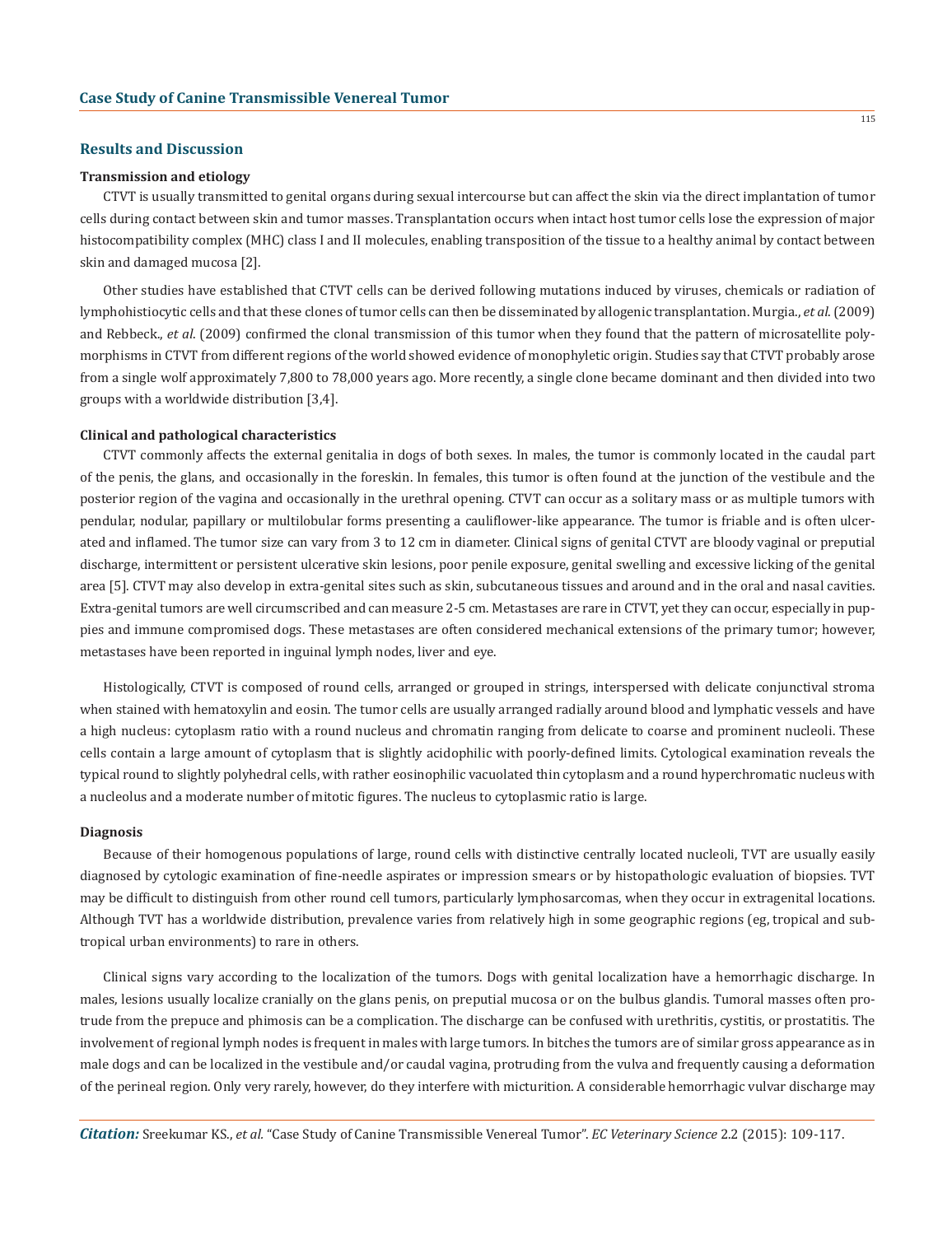116

occur and can cause anemia if it persists. The discharge can attract males and the condition of the bitch can be mistaken for estrus by the owners. Infrequently, TVTs can localize in the uterus. In cases with extra genital localization of the TVT, clinical diagnosis is usually more difficult because TVTs cause a variety of signs depending on the anatomical localization of the tumor, e.g., sneezing, epistaxis, epiphora, halitosis and tooth loss, exophthalmos, skin bumps, facial or oral deformation along with regional lymph node enlargement. Definitive diagnosis is based on physical examination and cytological findings typical of TVT in exfoliated cells obtained by swabs, fine needle aspirations or imprints of the tumors [6].

#### **Treatment**

Several treatments including surgery, radiotherapy, immunotherapy, biotherapy and chemotherapy have been applied for TVT. Surgery has been used extensively for the treatment of small, localized TVTs, although the recurrence rate can be as high as 50-68% in cases of large invasive tumors. Contamination of the surgical site with TVT cells is also a source of recurrence. Transmissible venereal tumors are radiosensitive and orthovoltage as well as cobalt have been used for this purpose. Biotherapy studies have also been reported. The intratumoral application of Calmette-Guerin's bacillus (BCG) was used for three weeks with sporadic success [8]. Recurrences have been described after immunotherapy using Staphylococcus protein A, BCG or a vaccine made from tumoral cells. Biotherapy has unfortunately also resulted in a high rate of recurrence. Chemotherapy has been shown to be the most effective and practical therapy, with vincristine sulfate being the most frequently used drug. Vincristine (Oncovin®, Lily), is administered weekly at a dose of 0.5 to  $0.7 \text{ mg/m}^2$  of body surface area or  $0.025 \text{ mg/kg}$ , IV. The involution of the lesions is gradual, although it is particularly noticeable and significant at the beginning of the treatment. Complete remission usually takes 2 to 8 injections and occurs in more than 90% of the treated cases (unpublished observation). A cure rate approaching 100% is achieved in cases treated in the initial stages of progression, especially in cases of less than 1 year duration, and independent of the presence or not of metastases. In cases of longer duration, longer periods of therapy are required, and the cure rate is lower. Side effects can be expected. Cytostatic agents, such as vincristine, can cause myelosuppression and gastrointestinal effects resulting in leukopenia and vomiting in 5 to 7% of the patients. Paresis has also been described as a side effect due to peripheral neuropathy. A complete white blood cell count is, therefore, recommended prior to each administration. When the white blood cell count is below 4,000 mm3 further administration should be delayed 3 to 4 days and the dose of vincristine can be reduced to 25% of the initial dose. The most frequent complication of vincristine treatment is the occurrence of local tissue lesions caused by extravasation of the drug during IV application resulting in the development of necrotic lesions with crusts. Other chemotherapeutic agents indicated for TVT treatment include cyclophosphamide (5 mg/kg, PO, for 10 days as a single drug therapy or given in association with prednisolone, 3 mg/kg, for 5 days); also, weekly vinblastine (0.1 mg/kg, IV during 4 to 6 weeks), methotrexate (0.1 mg/kg, PO, every other day) or a combination of the 3 drugs. However, there is no apparent advantage in the combination of chemotherapy over using vincristine alone. Resistant cases can be treated with doxorubicin (Adriamycin®, Adria Lab, 30 mg/m<sup>2</sup>, IV, with 3 applications every 21 days). When total disappearance of the tumor cannot be achieved by chemotherapy, electro-cauterization or cryo- cauterization can be useful [7]. After therapy, small remnant lesions can disappear spontaneously after 1 or 2 weeks (unpublished observations). In cases that fail to resolve with chemotherapy, radiotherapy has been reported to yield good results.

## **Conclusion**

Since the dawn of civilization, dog is considered as a most trusted companion animal of human being. Now a day's dogs are the modern status symbol of a society. Owners take pride and pleasure in flaunting them. Also man adopts dog breeding as a source of income; CTVT is a great threat to this.

TVT may be solitary or multiple and are almost always located on the genitalia. The tumor is transplanted from site to site and from dog to dog by direct contact with the mass. They may be transplanted to adjacent skin and oral, nasal, or conjunctival mucosa. The tumor may arise deep within the preputial, vaginal, or nasal cavity and be difficult to see during cursory examination. This may lead to misdiagnosis if bleeding is incorrectly assumed to be hematuria or epistaxis from other causes. Initially, TVT grow rapidly and more rapidly in neonatal and Immunosuppressed dogs. Metastasis is uncommon (5%) and can occur without a primary genital tumor

*Citation:* Sreekumar KS., *et al.* "Case Study of Canine Transmissible Venereal Tumor". *EC Veterinary Science* 2.2 (2015): 109-117.